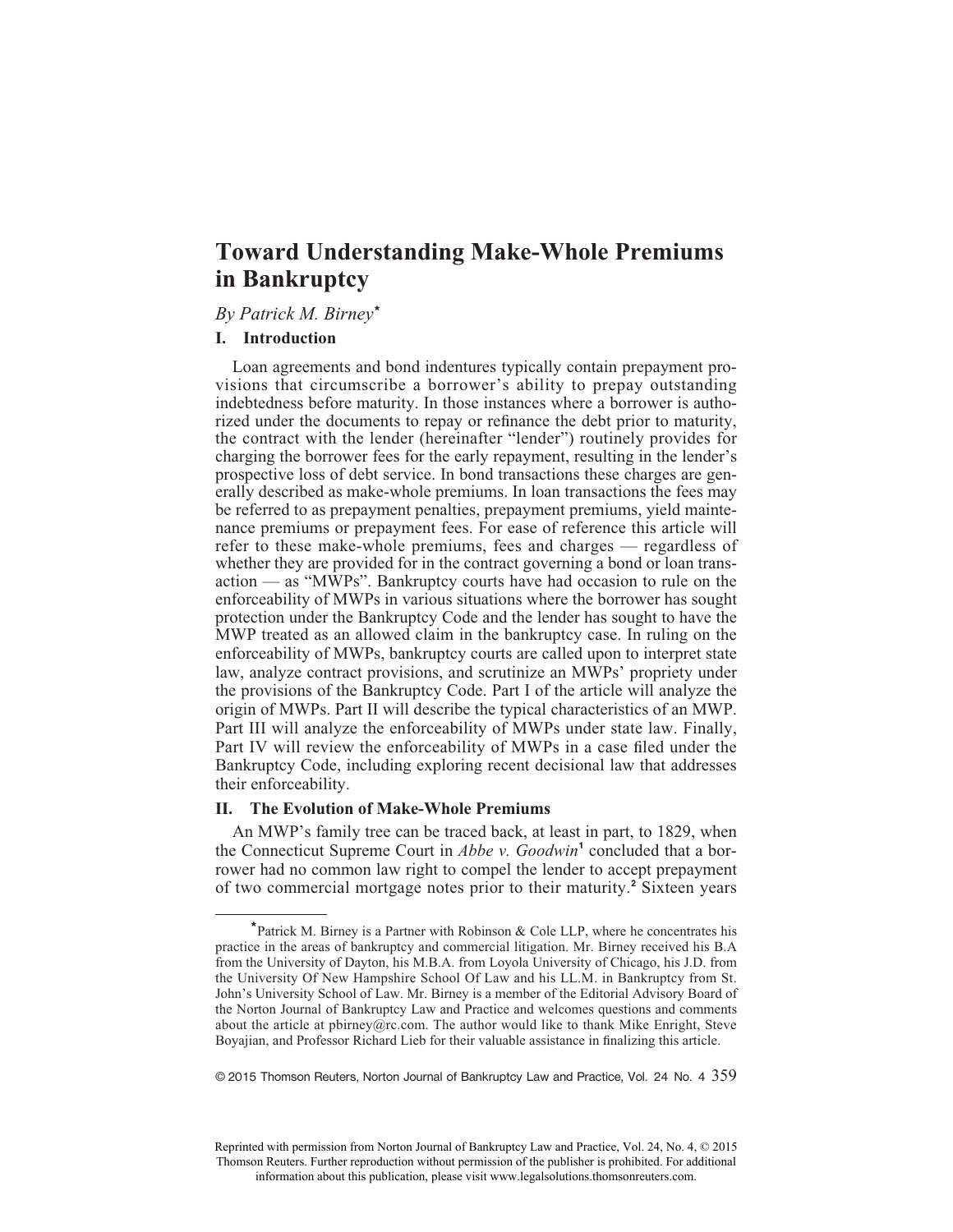#### Norton Journal of Bankruptcy Law and Practice

later, in *Brown v. Cole*<sup>3</sup> the English Chancery Court dismissed a similar action filed by a borrower seeking court authority to satisfy a mortgage debt prior to maturity.**<sup>4</sup>** By 1930 courts across the country had adopted the reasoning and conclusions reached almost 200 years ago in *Abbe* and *Brown***<sup>5</sup>** and commentators have in unison pointed to the *Abbe* and *Brown* decisions as the alleged genesis of what is known now as the perfect tender in time rule (the "Perfect Tender Rule").**<sup>6</sup>** The Perfect Tender Rule provides that "a commercial borrower 'has no right to pay off his obligation prior to its stated maturity in absence of a prepayment clause.' ''**<sup>7</sup>** The Perfect Tender Rule, thus, permits the lender to refuse a premature proffer of principal and interest.<sup>8</sup> The lender's economic expectations provide the predominant rationale underpinning the Perfect Tender Rule,**<sup>9</sup>** with Professor Frank S. Alexander noting four common economic justifications supporting the Rule: "(1) the creditor's transaction costs resulting from unanticipated reinvestment of the principal; (2) the need for predictable returns on investments; (3) the need for the stability provided by regular payments over time; and (4) the desire of the creditor to maximize yield beyond the contractual interest rate."**<sup>10</sup>**

While the Perfect Tender Rule is by no means jurisdictionally ubiquitous,**<sup>11</sup>** it remains viable in many states, including New York,**<sup>12</sup>** which is home to multiple money center banking institutions. In those jurisdictions, a specific provision in a loan agreement or bond indenture authorizing an entitlement to prepay before maturity is generally required to obtain relief from the Perfect Tender Rule.**<sup>13</sup>** As an alternative to remaining silent regarding the Perfect Tender Rule, a loan agreement or bond indenture in Perfect Tender Rule jurisdiction may also include a "no call" covenant, which makes plain that prepayment prior to maturity is expressly prohibited.**<sup>14</sup>** Damages for a breach of a no call provision have been found to equal "the present value of the difference between (a) the interest income the lender would have earned had the contract been performed, and (b) the interest income the lender would be deemed to have earned by timely mitigating its damages i.e. by making an investment with similar characteristics at the time of the breach."("No Call Damages").**<sup>15</sup>** This measure of damages is intended to "put lenders in the same position as if the loan were repaid on its original schedule."**<sup>16</sup>**

Absent a provision in a loan agreement or indenture permitting early repayment, or an abrogation of the Perfect Tender Rule in the jurisdiction governing the transaction, a borrower must negotiate with the lender for the privilege of making an early tender. In that instance, a lender is free to reject a borrower's request and, "[t]ypically, the lender will agree to accept the prepayment, conditioned upon the borrower's willingness to pay a penalty."**<sup>17</sup>**

Not surprisingly, prepayment clauses typically contain a monetary prepayment provision. As noted by one author on the subject, a monetary prepayment provision "is defined as *any* charge (other than late charges, unpaid interest, or other amounts due to reimburse the lender its loan maintenance and collection expenses) imposed by the lender upon its borrower by reason of the borrower's payment of all or any portion of a loan on a date prior to

360 © 2015 Thomson Reuters, Norton Journal of Bankruptcy Law and Practice, Vol. 24 No. 4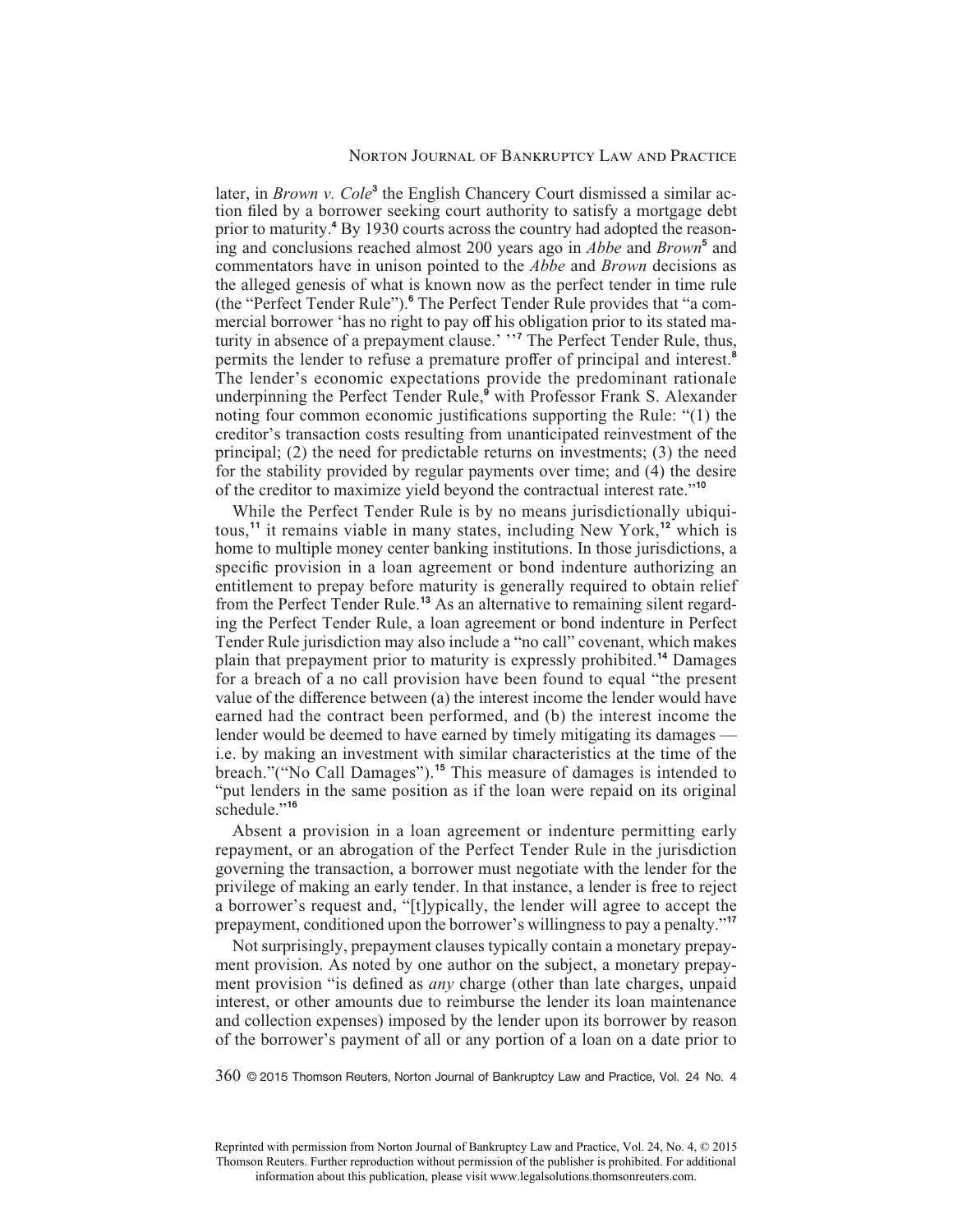the scheduled 'due' or 'maturity' date."**<sup>18</sup>** A monetary prepayment provision generally assumes one of two principle structures, a fixed-fee prepayment or a yield maintenance prepayment,**<sup>19</sup>** Each will be discussed, in turn.

# **III. The Characteristics of Make-Whole Premiums**

Courts have noted that an essential purpose of an MWP is to compensate lenders "for the risk that market rates of interest at the time of prepayment might be lower than the rate of the loan being prepaid."**<sup>20</sup>** That is, an MWP acts to, effectively, reimburse the lender for projected interest payments that the borrower would not make if the loan were satisfied prior to maturity.<sup>21</sup> "Among other things, a prepayment premium insures the lender against loss of his bargain if interest rates decline."**<sup>22</sup>**

As noted, supra, a monetary prepayment provision will generally be in the form of a fixed fee prepayment provision or a yield maintenance prepayment.<sup>23</sup> A fixed fee prepayment provision will permit a borrower to satisfy amounts due and owing under the debt instrument prior to maturity in consideration for payment of a sum certain.<sup>24</sup> "A fixed prepayment fee. . .can require payment of a specific dollar amount, or, more typically, a percentage of the outstanding loan balance."**<sup>25</sup>** The prepayment fee often decreases as the debt instrument approaches maturity**<sup>26</sup>** and is generally relied upon in floating-rate loan instruments.<sup>27</sup>

A second prepayment structure comes in the form of "yield maintenance" formulas,**<sup>28</sup>** intended to make the lender whole by estimating the lender's damages if the borrower seeks to satisfy the debt obligation prior to maturity.**<sup>29</sup>** One yield maintenance methodology adopts the No Call Damage formula discussed, *supra*. **<sup>30</sup>** "If enforced [this methodology] would effectively ensure that a court does not enjoin prepayment and applies the standard formula for determining expectation damages."**<sup>31</sup>** Another common yield maintenance formula fixes the lender's "reinvestment rate at the rate of interest that could be obtained through investment in U.S. Treasury notes of a maturity similar to the relevant loan."**<sup>32</sup>** Yield maintenance formulas are adopted when the underlying debt instrument provides a fixed-rate.<sup>33</sup>

#### **IV. The Enforceability of Make-Whole Premiums under State Law**

In discussing the enforceability of a borrower's right to prepay a commercial loan prior to maturity, the Kansas Supreme Court noted the following in *Metropolitan Life Ins. Co. v. Strnad:***<sup>34</sup>**

American courts have traditionally taken the view that competent adults may make contracts on their own terms, provided they are neither illegal nor contrary to public policy and, in the absence of fraud, mistake, or duress, that a party who has fairly and voluntarily entered into such a contract is bound thereby, notwithstanding it was unwise or disadvantageous to that party.**<sup>35</sup>**

Thus, a court's willingness to enforce an MWP in the first instance is inextricably linked to a determination of the contracting parties' intent from an analysis of the "four corners of the instrument."**<sup>36</sup>** Indeed, issues regarding MWPs "require careful attention to the precise terms of the parties' agreements within the framework established by [the law of the jurisdiction

 $\degree$  2015 Thomson Reuters, Norton Journal of Bankruptcy Law and Practice, Vol. 24 No. 4  $361$ 

Reprinted with permission from Norton Journal of Bankruptcy Law and Practice, Vol. 24, No. 4, © 2015 Thomson Reuters. Further reproduction without permission of the publisher is prohibited. For additional information about this publication, please visit www.legalsolutions.thomsonreuters.com.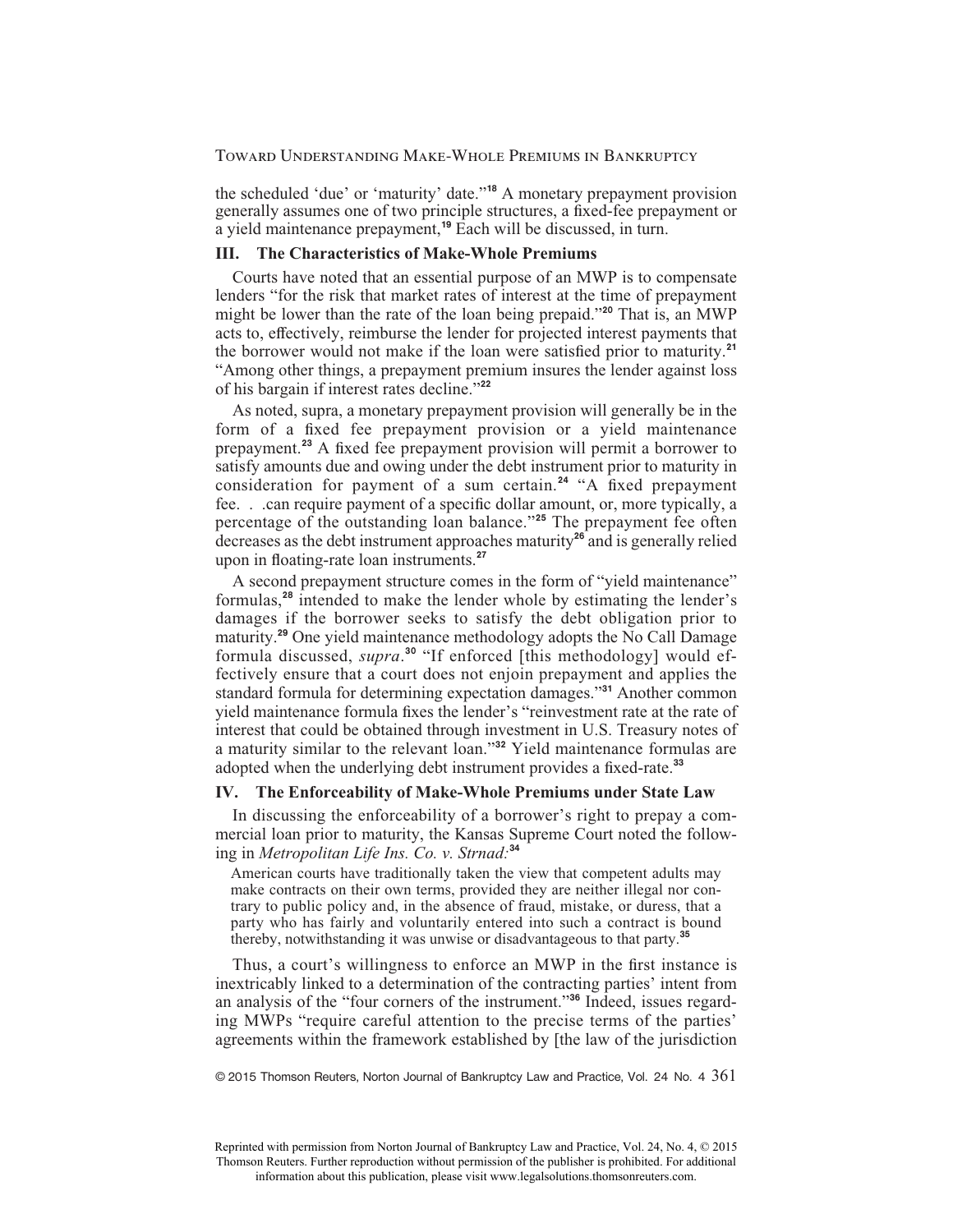governing the transactional documents.]"**<sup>37</sup>** "When parties set down their agreement in a clear and complete document. . .their writing should as a rule be enforced according to its terms. Evidence outside the four corners of the document. . .is generally inadmissible to add to or vary the writing."**<sup>38</sup>** An MWP *will not* be enforced in the absence of a clear contractual provision that authorizes its imposition.**<sup>39</sup>**

Further, the enforceability of an MWP is also linked to the type of default giving rise to the obligation,**<sup>40</sup>** and only if the amount of the MWP is deemed reasonable.**<sup>41</sup>** Several commentators have categorized four events precipitating the potential for a lender to collect a MWP.<sup>42</sup> The first category giving rise to a prepayment premium arises when the borrower wishes to voluntarily satisfy the debt before maturity.**<sup>43</sup>** The second category is triggered by the borrower's monetary default under the instrument and the lender's contractual right thereunder to accelerate the indebtedness.**<sup>44</sup>** The third category is triggered by a non-monetary default — arising, for example, from the sale of the property that secures the indebtedness — which may enable the lender at its option to accelerate the indebtedness under the instrument.**<sup>45</sup>** The fourth category, often identified as a "force majeure default"<sup>46</sup> is triggered by an event outside the borrower's control, which gives rise to the lender's right to accelerate<sup>47</sup> "such as the commencement or loss of significant litigation, the loss of important property as a result of a sale or condemnation proceedings, or the passage of a governmental law or regulation that interferes with the borrower's business."**<sup>48</sup>**

While a loan agreement or bond indenture may expressly entitle the lender to an MWP in the scenarios described, *supra*, there are certain limitations on their enforceability. By way of example, at least one court has refused to enforce a prepayment premium clause where the funds for the early repayment were generated from a governmental unit's exercise of its eminent domain powers.**<sup>49</sup>** Similarly, another court refused to award a prepayment premium when the premature payoff originated from the borrower's insurance carrier following the destruction by fire of the premises securing the indebtedness.**<sup>50</sup>**

Another prohibition against enforceability of an MWP under state law relates to the lender's ability to exercise acceleration as a remedy following the borrower's default.

The rationale for this rule is logical and clear: by accelerating the debt, the lender advances the maturity of the loan and any subsequent payment by definition cannot be a prepayment. In other words, rather than being compensated under the contract for the frustration of the desire to be paid interest over the life of the loan, the lender has, by accelerating, instead chosen to be paid early.**<sup>51</sup>**

Courts have recognized two exceptions to the proposition that acceleration prevents a lender from collecting an MWP.**<sup>52</sup>** If the lender can establish that the borrower purposefully defaulted under the loan agreement causing the lender's right to accelerate and escape the MWP, the borrower will continue to be liable for the MWP.**<sup>53</sup>** The second exception arises when a "clear and unambiguous clause calls for the payment of the [MWP] even in

362 © 2015 Thomson Reuters, Norton Journal of Bankruptcy Law and Practice, Vol. 24 No. 4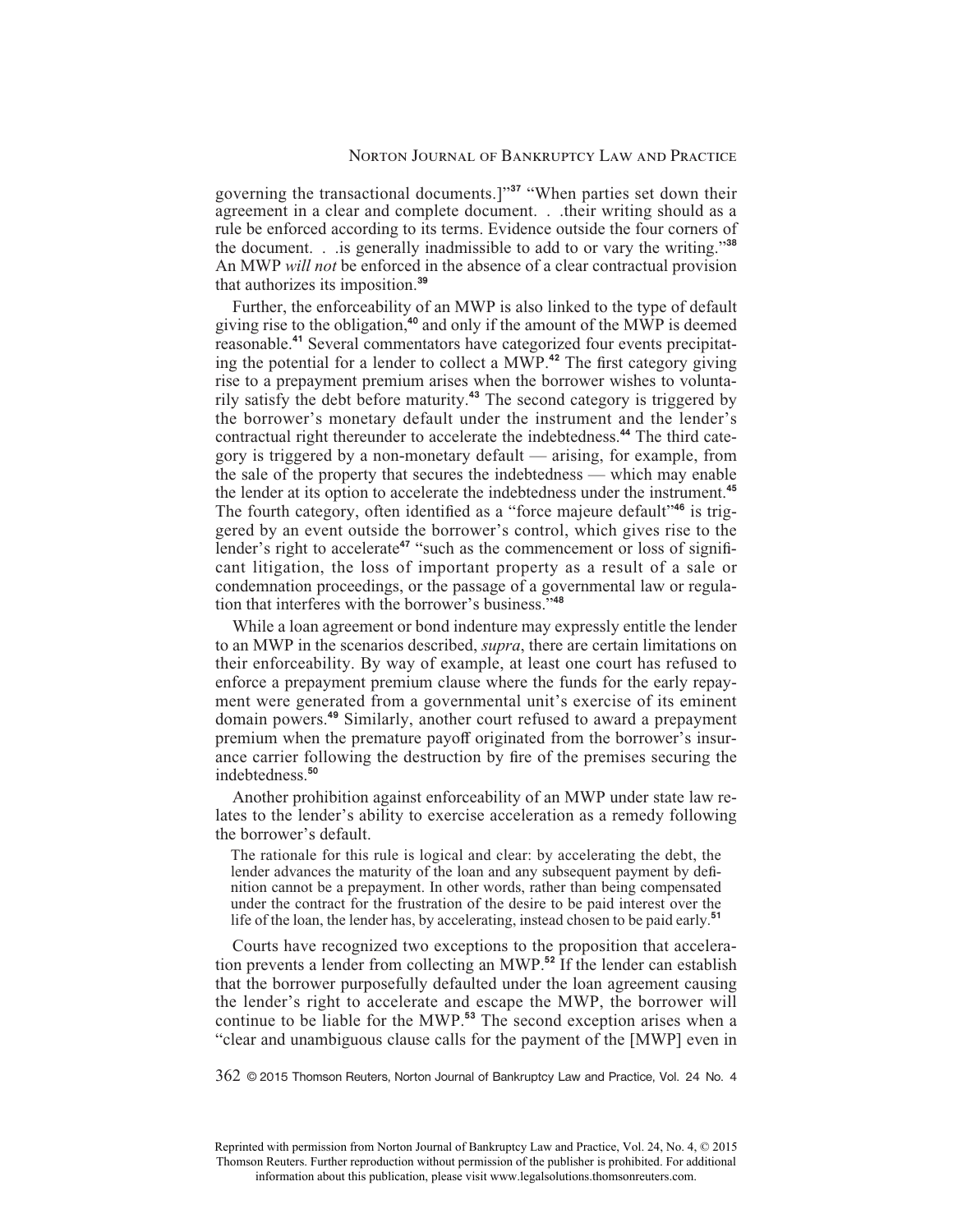event of acceleration of, or the establishment of a new maturity date for, the debt."**<sup>54</sup>** "If parties to a loan agreement expressly agree that a prepayment fee will be payable upon or after acceleration, that agreement will be respected by courts."**<sup>55</sup>**

Separate and distinct from the event triggering the right and ability to actually collect the MWP, a court will generally not enforce an MWP whose value is commercially unreasonable or part of an unenforceable penalty clause.**<sup>56</sup>** On this front, at least one commentator suggests a two-part inquiry to determine if the MWP is enforceable. First, the court should "determine whether to apply a liquidated-damages analysis or an alternate-contracttheory analysis; then, if necessary, it would use the Restatement [of Contracts] to determine if the liquidated damages clause was an unenforceable penalty."**<sup>57</sup>**

A liquidated-damages approach. . .looks at the bargain struck at the time of contracting and then again at the time of the breach to determine whether the damages provision resembles the actual damages. . .Alternate-contract theory**<sup>58</sup>** looks at the bargain at the time of the contract only [and] the provision is unenforceable only where a court determines that the contract is unconscionable as made.**<sup>59</sup>**

Using a slightly varied approach to this two-part inquiry, the United States Court of Appeals for the Seventh Circuit in *River East Plaza, LLC v. Variable Annuity Life Ins. Co.* provides helpful guidance regarding the reasonableness and enforceability of an MWP under state law. In *River East* a developer borrowed \$12 million from the lender to construct a retail store.**<sup>60</sup>** The loan agreement contained a yield-maintenance MWP, which permitted River East to pay the loan prior to maturity so long as the developer repaid the principal balance *and* tendered an amount the lender would have received if it had invested the balance in Treasuries through the original loan maturity.**<sup>61</sup>** The developer tendered the principal balance and MWP, but sued the lender, arguing that the MWP was an unenforceable "penalty."

The Seventh Circuit declined to accept River East's argument after performing a detailed analysis of the "relative value of the alternatives"**<sup>62</sup>** from the viewpoint of both River East and the lender at the time they entered into the loan transaction.**<sup>63</sup>** Inasmuch as River East could have obtained a sizable benefit by satisfying the indebtedness prior to maturity — notwithstanding that it would also have to tender the MWP — the Seventh Circuit opined that the developer had an actual choice between two options; the eventual relative value of the two alternatives was entirely dependent on whether interest rates increased or decreased.<sup>64</sup> The clause was not one whose "sole purpose is to secure performance of the contract."**<sup>65</sup>** Therefore, the MWP was enforceable according to its plain language.

## **V. The Enforceability of Make-Whole Premiums in Bankruptcy**

Courts have been called on with seemingly greater frequency to weigh in on the enforceability of MWPs in the context of cases filed under the Bankruptcy Code than in nonbankruptcy cases.**<sup>66</sup>** Before delving into bankruptcy

 $© 2015 Thomson Reuter, Norton Journal of Bankruptcy Law and Practice, Vol. 24 No. 4  $363$$ 

Reprinted with permission from Norton Journal of Bankruptcy Law and Practice, Vol. 24, No. 4, © 2015 Thomson Reuters. Further reproduction without permission of the publisher is prohibited. For additional information about this publication, please visit www.legalsolutions.thomsonreuters.com.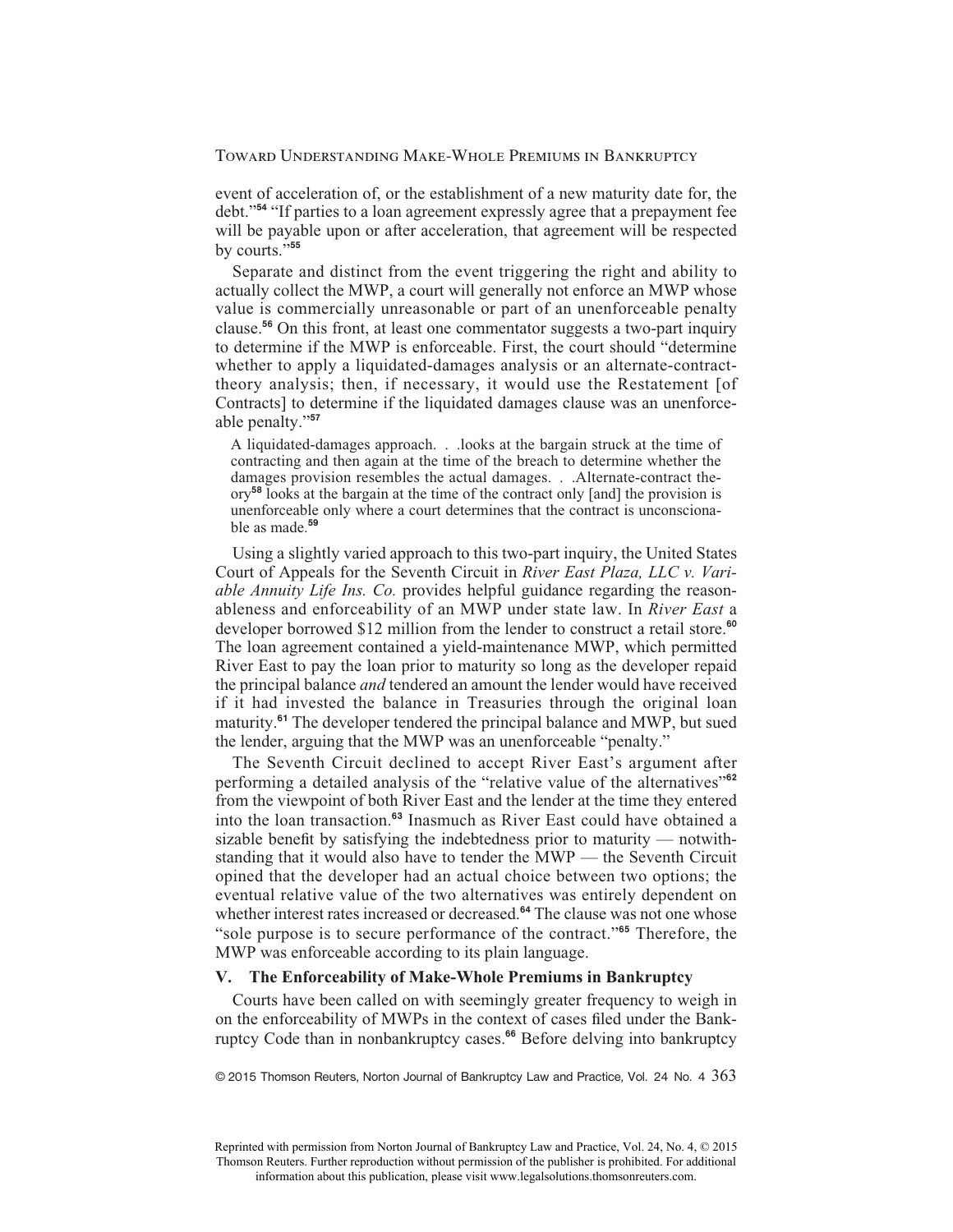decisional law addressing the enforceability of MWPs in bankruptcy, a practical starting point for this section is a review of some of the more prevalent Bankruptcy Code sections that may be touched upon when bankruptcy and MWPs intersect. Chief among them are the Code sections pertaining to claims and their allowance in a bankruptcy case. After all, when distilled to its most basic form, a lender's ability to enforce its right to an MWP in a bankruptcy case is subject to its allowance as a claim under section 502 of the Bankruptcy Code. If an MWP is disallowed under section 502, it is not enforceable against the bankruptcy estate.

Pursuant to section 101(5) of the Bankruptcy Code, a "claim" is broadly defined to encompass a "right to payment, whether or not such right is reduced to judgment, liquidated, unliquidated, fixed, contingent, matured, unmatured, disputed, undisputed, legal, equitable, secured, or unsecured. . .<sup>"67</sup> The "term 'claim' is sufficiently broad to encompass any possible right to payment."**<sup>68</sup>** "[A] valid bankruptcy claim depends on (1) whether the claimant possessed a right to payment, and (2) whether that right arose before the filing of the petition."<sup>69</sup> "A claim will be deemed to have arisen pre-petition if the relationship between the debtor and the creditor contained all of the elements necessary to give rise to a legal obligation—a right to payment—under the relevant non-bankruptcy law."**<sup>70</sup>**

As noted by Bankruptcy Judge Elizabeth Stong in *In re South Side House, LLC*: **71**

A claim will be allowed to the extent it is permissible under nonbankruptcy law, subject to any qualifying or contrary provisions of the Bankruptcy Code. That is, claims that are "enforceable under applicable state law will be allowed in bankruptcy unless they are expressly disallowed [by bankruptcy law]." [I]f a claim arises from a prepetition right to payment under applicable nonbankruptcy law, then there is a presumption that the claim will be allowed, subject to an express provision of the Bankruptcy Code disallowing it.**<sup>72</sup>**

As such, two additional concepts, both drafted into section 502 of the Bankruptcy Code, are relevant to any analysis regarding the enforceability of an MWP — and the existence of a claim — in bankruptcy. First, pursuant to section 502(b)(1) of the Bankruptcy Code, a claim cannot be an allowed claim if it is not enforceable under the agreement giving rise to the claim or applicable nonbankruptcy law.**<sup>73</sup>** "In other words, for a creditor to have an allowable claim under section 502, the claim must be valid under the terms of the underlying loan document or indenture."**<sup>74</sup>**

In accordance with section 502(b)(2) of the Bankruptcy Code, a claim for unmatured interest cannot be deemed an allowed claim.**<sup>75</sup>** "As explained by one court, '[t]he Bankruptcy Code does not define 'unmatured interest,' but case law has determined that unmatured interest includes interest that is not yet due and payable at the time of a bankruptcy filing, or is not yet earned."<sup>76</sup> Most courts that have considered the issues in the context of an MWP have concluded that a WMP should not be considered unmatured interest.**<sup>77</sup>** As noted by Charles and Kleinhaus in their seminal work, *Prepayment Clauses in Bankruptcy*:

364 © 2015 Thomson Reuters, Norton Journal of Bankruptcy Law and Practice, Vol. 24 No. 4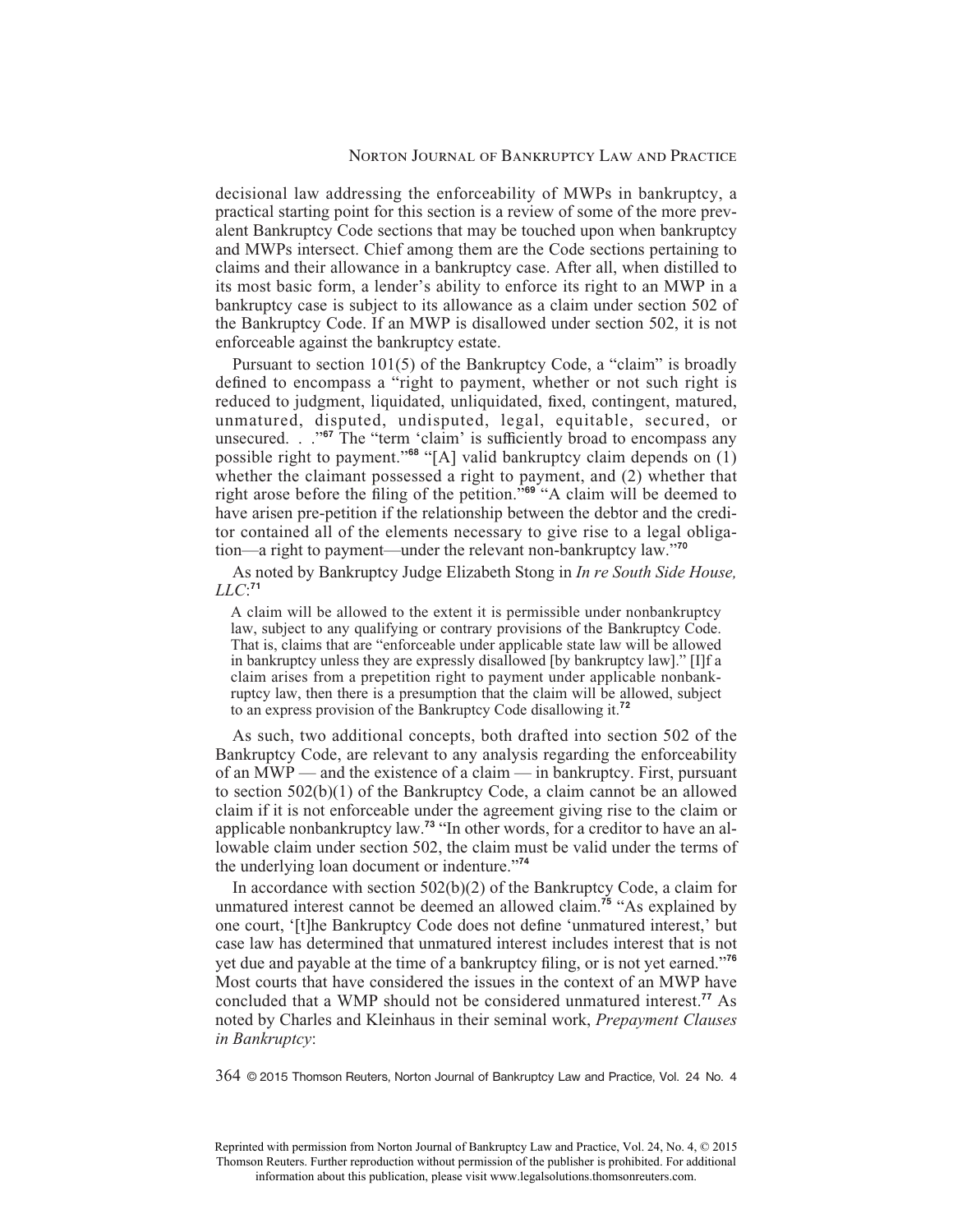The basic rationale [supporting the majority opinion] is that [MWPs], although often computed as being interest that would have been received through the life of the loan, do not constitute unmatured interest because they fully mature pursuant to the provisions of the contract. In other words, an obligation to pay a prepayment charge is triggered by the prepayment itself, and therefore "matures" as soon as the prepayment occurs. At least one court has applied the same logic to [No Call Damages], apparently concluding that common-law damages, like liquidated damages, mature at the time of breach.**<sup>78</sup>**

On the other hand, the minority view is that an MWP *is* unmatured interest and should not be an allowed claim in accordance with section 502(b)(2).**<sup>79</sup>** "The same logic has been applied to…[No Call Damages], which are likewise intended to compensate lenders fully for lost interest income."**<sup>80</sup>**

One additional Bankruptcy Code provision that is oft discussed in the context of enforcing MWPs is section 506 of the Bankruptcy Code, which entitles an over-secured creditor to interest on its claim, along with reasonable fees and costs arising from the loan agreement or indenture or state law.**<sup>81</sup>** "In general, under section 506(b), courts will enforce [MWPs] as long as the prepayment charge is provided in the agreement and the agreement is reasonable."**<sup>82</sup>**

With these key Bankruptcy Code provisions providing the structural framework, and Sections II through IV providing the backdrop, several recent bankruptcy decisions will provide needed context regarding an MWP's enforceability in bankruptcy.

At the circuit level, the primary focus of the courts as of late has been on the enforceability of the MWP in view of state law and the clear and unambiguous provisions of the loan agreement or indentures that authorize them.**<sup>83</sup>** In *Bank of New York Mellon vs. CG Merchandise Mart, L.L.C.*, **<sup>84</sup>** the U.S. Court of Appeals for the Fifth Circuit was called upon to determine whether the lender was entitled to enforce an MWP following its acceleration of a note based upon a payment default. The borrower in *CG Merchan*dise Mart filed for bankruptcy protection under Chapter 11 approximately five months after the payment default. In addition to the \$24 million in principal and interest due and owing under the loan agreement on the petition date, the lender also sought an MWP in the amount of \$1.8 million.**<sup>85</sup>** The bankruptcy court disallowed the MWP and the lender ultimately found itself at the Fifth Circuit after the district court affirmed the bankruptcy court's disallowance decision.**<sup>86</sup>**

In the absence of plain language under the contract allowing an MWP, the Fifth Circuit affirmed the disallowance by the bankruptcy court. The Circuit Court first analyzed the enforceability of the MWP under state law,<sup>87</sup> noting that under Colorado law: (i) the lender was entitled to assess an MWP only if the "contract expressly provide[d] for such prepayment penalty;"**<sup>88</sup>** (ii) the lender was prohibited from assessing an MWP if it had previously accelerated the loan, absent a showing that the borrower purposefully defaulted to avoid the MWP;**<sup>89</sup>** (iii) the MWP was the price the borrower was required to

© 2015 Thomson Reuters, Norton Journal of Bankruptcy Law and Practice, Vol. 24 No. 4 365

Reprinted with permission from Norton Journal of Bankruptcy Law and Practice, Vol. 24, No. 4, © 2015 Thomson Reuters. Further reproduction without permission of the publisher is prohibited. For additional information about this publication, please visit www.legalsolutions.thomsonreuters.com.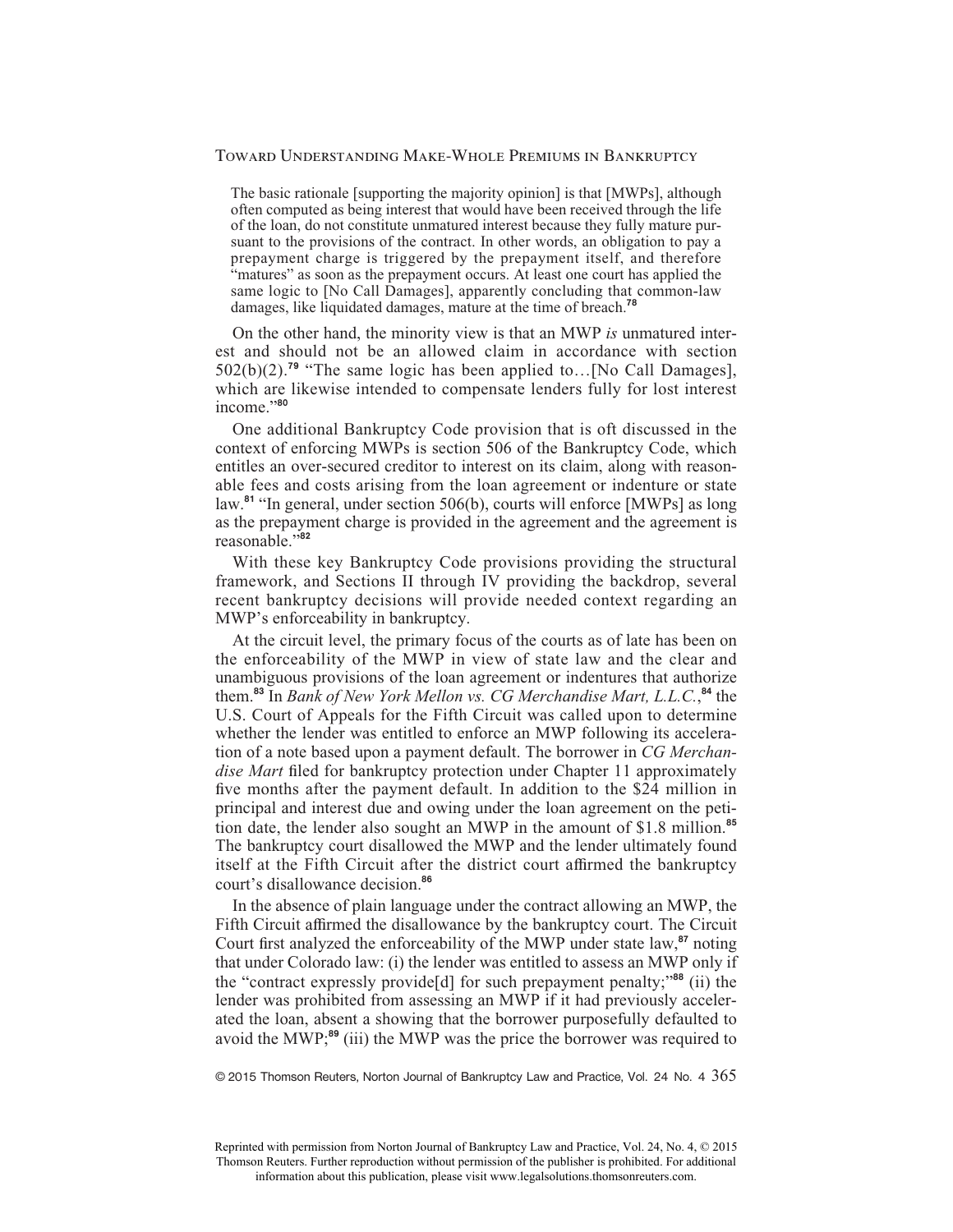pay to bypass the Perfect Tender Rule and was not, therefore, a liquidated damages clause;**<sup>90</sup>** and (iv) the parties "were free to contract however they wished around these general rules, provided they [did] so clearly."**<sup>91</sup>**

The lender argued that the plain language of the note permitted it to assess the MWP, notwithstanding that it had accelerated the note following the borrower's payment default.**<sup>92</sup>** The Fifth Circuit disagreed. After painstakingly analyzing the relevant provisions of the loan agreement, the court concluded that there was not clear and unambiguous language in the loan agreement that (i) permitted the assessment of the MWP following the lender's acceleration of the indebtedness; or (ii) that allowed the assessment of the MWP in any instance other than the premature payment of the indebtedness, which did not occur in the case.**<sup>93</sup>**

The plain language of the contract does not require the payment of [the MWP] in the event of mere acceleration. Quite the opposite, in fact: the plain language provides that no [MWP] is owed unless there is an actual prepayment, whether voluntary or involuntary [and] the lender has advanced no viable alternative interpretation of the note.<sup>9</sup>

The Second Circuit in *U.S. Bank Trust National Assoc. v. AMR Corp.***<sup>95</sup>** was recently called upon to decide whether the plain language of an indenture permitted noteholders to collect an MWP following an acceleration of the indebtedness that was automatically triggered by the borrower's voluntary bankruptcy filing.<sup>96</sup> In *AMR Corp.*, the lender (as trustee for the secured noteholders) objected to the borrower's attempts in the underlying bankruptcy case to refinance the bank's indebtedness through new debtor in possession financing, without also tendering the MWP.<sup>97</sup> In its DIP financing objection, the lender argued, among other things, that (i) the borrower's "voluntary" repayment of the indebtedness through the proceeds generated from the DIP financing must also include tendering the full amount of the MWP; and (ii) if the debt was accelerated under a bankruptcy event of default, the lender should be permitted to waive the default and decelerate the debt in an effort to collect the MWP.<sup>98</sup>

The Second Circuit first addressed the issue whether the borrower's voluntary repayment of the indebtedness using funds generated by the DIP financing, noting that under New York law "when parties set down their agreement in a clear and, complete document. . .their writing should as a rule be enforced according to its terms."**<sup>99</sup>** The court then analyzed the indenture which made clear that the filing of the borrower's bankruptcy *automatically* accelerated the indebtedness, leaving the lender with no discretion in that regard.**<sup>100</sup>** Once accelerated, the indenture also made plain that "[n]o [MWP] shall be payable. . .as a consequence of or in connection with. . . the acceleration of the Equipment Notes.<sup>5,101</sup>

Next, the *AMR Corp.* court addressed the lender's rights to rescind the acceleration and decelerate the indebtedness. On this issue the court agreed "with the bankruptcy court that any attempt by the lender to rescind acceleration now—after the automatic stay had taken effect—is an effort to affect [the borrower's] contract rights, and thus property of the estate. . .[the

366 © 2015 Thomson Reuters, Norton Journal of Bankruptcy Law and Practice, Vol. 24 No. 4

Reprinted with permission from Norton Journal of Bankruptcy Law and Practice, Vol. 24, No. 4, © 2015 Thomson Reuters. Further reproduction without permission of the publisher is prohibited. For additional information about this publication, please visit www.legalsolutions.thomsonreuters.com.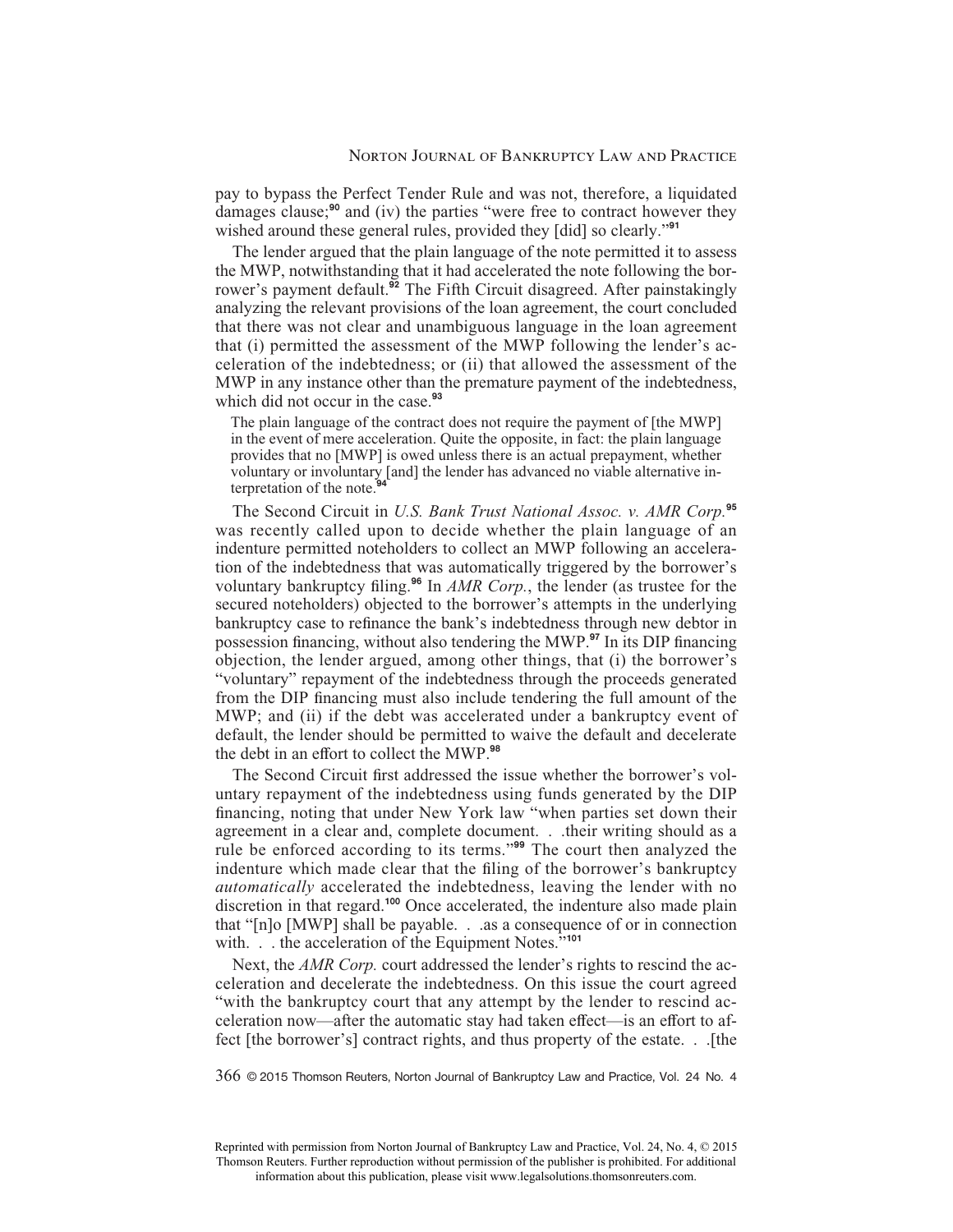lender's] efforts represent 'a direct attempt to get more property from the debtor and the estate, either through a simple increase in the amount of prorata plan distribution or through recovery of a greater amount of collateral that secures a claim.' ''**<sup>102</sup>**

The decision of the U.S. District Court for the Southern District of New York in *U.S. Bank National Association vs. Wilmington Savings Fund Society (In re MPM Silicones, LLC)* ("*Momentive*")<sup>103</sup> — affirming the bankruptcy court's decision<sup>104</sup> regarding the enforceability of an  $MWP$  — is in accord with the Second Circuit's decision in *AMR Corp*. In *Momentive* the borrower's voluntary bankruptcy filing caused a default that triggered the automatic acceleration of the borrower's indebtedness.**<sup>105</sup>** The indenture and underlying notes contained clauses giving rise to the MWP: the acceleration clause *and* the MWP, itself.**<sup>106</sup>** After analyzing the acceleration provision the district court agreed with the bankruptcy court that "[t]he acceleration clause [did] not clearly and unambiguously call for the payment of the make-whole premium in the event of an acceleration of debt."**<sup>107</sup>** Turning next to the language of the MWP clauses contained in the indenture, the district court concluded that neither of the MWP in the indentures required the tender of the MWP after acceleration of debt and "under New York law, the payment of debt pursuant to an acceleration clause [did] not constitute an early redemption."**<sup>108</sup>** Rather, the automatic acceleration of the indebtedness triggered by bankruptcy "changed the date of maturity from some point in the future . . . to an earlier date based on the debtor's default under the contract."**<sup>109</sup>** Finally, the lender (as trustee for the noteholders) relying on the decision of the bankruptcy court in *In re Chemtura Corp.*, **<sup>110</sup>** argued that the "prepayment before maturity" language in the indenture mirrored similar language in *Chemtura* and the court there permitted the MWP.**<sup>111</sup>** The district court dismissed this argument noting that, notwithstanding acceleration in *Chemtura*, that indenture permitted the payment of the MWP if the indebtedness was retired at any time before the "*original* maturity date," even if there was acceleration.**<sup>112</sup>** Because the maturity date in *Momentive* had been accelerated due to voluntary bankruptcy, and because the indenture did not possess the "*original* maturity date" language, a distinction was easily drawn between the two cases.**<sup>113</sup>**

The decision from the U.S. Bankruptcy Court for the District of Delaware in *Delaware Trust Co. vs. Energy Future Intermediate Holding Co., L.L.C.* ("*Energy Future Holdings*")**<sup>114</sup>** is similar in many ways to the facts and conclusions reached in *Momentive*; however, the lender (as trustee for certain noteholders) pursued a count in an adversary proceeding for a declaratory judgment seeking an allowed secured claim equal to the indenture's MWP based upon allegations that the borrower's bankruptcy filing was purposefully done to trigger the automatic acceleration provisions under the indenture *and* to avoid the MWP.**<sup>115</sup>** As noted in Section IV, supra, courts have enforced an MWP following acceleration if the lender is able to establish that the borrower purposefully defaulted to escaped the MWP or the loan documents or indenture provide as much.**<sup>116</sup>**

 $\odot$  2015 Thomson Reuters, Norton Journal of Bankruptcy Law and Practice, Vol. 24 No. 4  $367$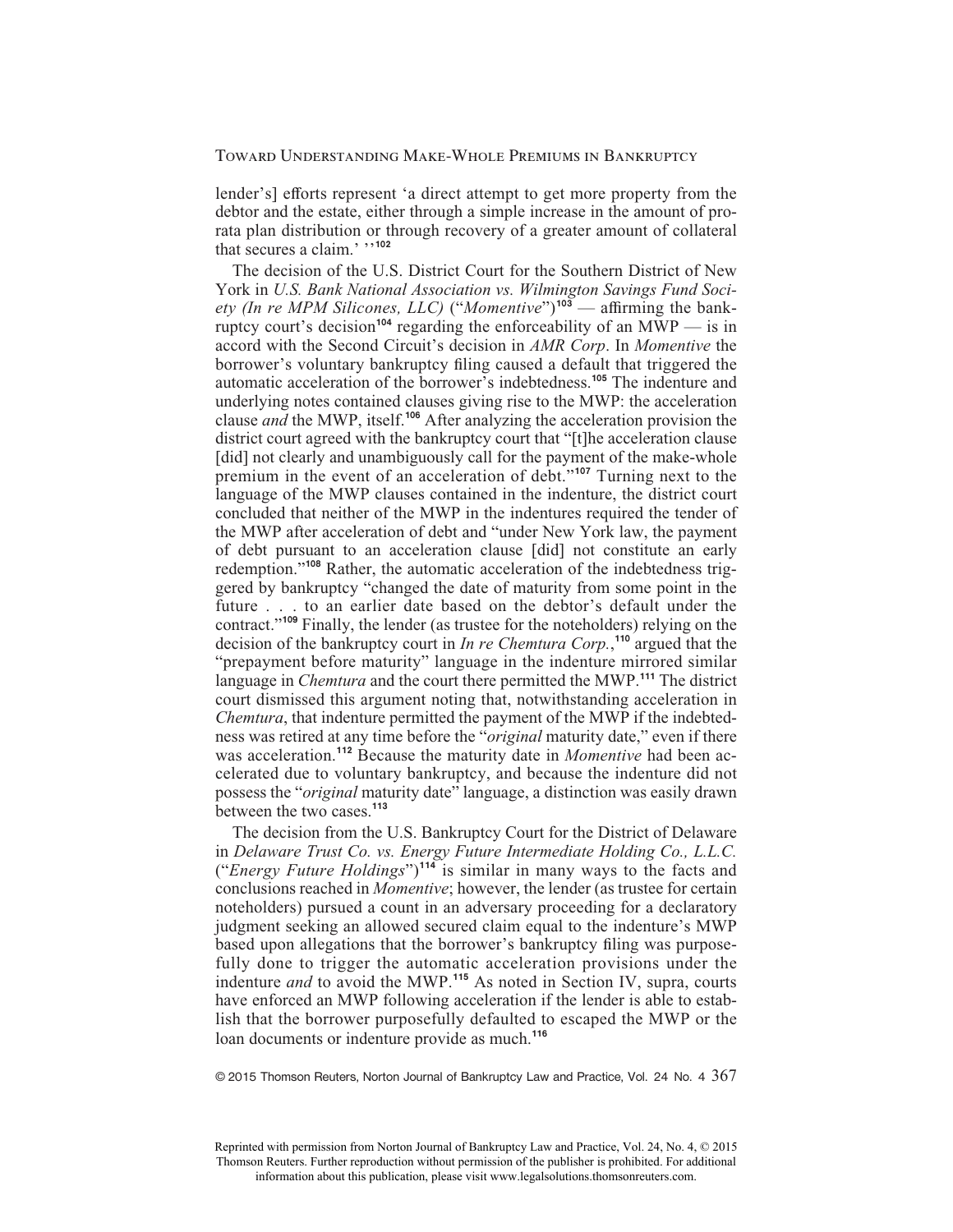In seeking summary judgment, the lender argued that there was no material fact in dispute and that the borrower filed bankruptcy to avoid having to pay the MWP. Specifically, the lender argued that liability for the MWP "was a reason for the bankruptcy filing"<sup>117</sup> and that any allegations by the borrower that liquidity triggered its bankruptcy were fabricated insofar as the borrower "avoided the most obvious potential source of liquidity for [the borrower] outside of bankruptcy, a sale of [the borrower's] equity stake in its principal assets."**<sup>118</sup>**

The *Energy Future Holdings* court denied the lender's summary judgment motion and entered judgment on the issue in favor of the borrower after concluding, among other things, that the indenture lacked language "stating that the [MWP] will be owed if the [borrower] intentionally causes an event of default to avoid paying the [MWP]"**<sup>119</sup>** and that the lender's arguments and allegations were "insufficient to create a genuine issue of material fact as to why the [borrower] filed for bankruptcy."<sup>120</sup>

While it is certainly the case that the [borrower] planned pre-petition and followed through after filing bankruptcy to use the default created by that filing to refinance the notes without having to pay the [MWP] that is not enough to counter the overwhelming evidence that the [borrower] filed bankruptcy because they were facing a severe liquidity crisis. . .The [borrowers] are no different than any other debtor that is forced into bankruptcy because of financial reasons but decides to use the tools provided by that bankruptcy, such as the power to reject unprofitable leases, for business reasons.<sup>121</sup>

#### **VI. Conclusion**

As discussed, MWPs have evolved into omnipresent clauses in current commercial loan agreements and bond indentures. As prevalent as MWPs have become, so too has the prevalence of bankruptcy courts to rule on their enforceability in cases where borrowers seek to have them disallowed and lenders fight to have them satisfied. As the decisional law discussed herein evidences, bankruptcy courts will first look closely at state law to determine whether the MWP is enforceable. If the MWP *is* permitted under state law, the courts will then analyze the "clear and ambiguous" terms of the MWP to ensure that all conditions precedent have been satisfied prior to permitting an MWP's allowance. Then, the court will look at the relevant provisions of the Bankruptcy Code to ensure that amounts due under the MWP can ultimately be considered an allowed claim. Based on recent decisional law, lenders are well advised to carefully craft MWP provisions in loan documents and indentures to increase the likelihood that the creative methodologies employed by borrowers to reduce exposure to MWPs, which have been negotiated by sophisticated commercial parties at arm's length, are rejected in favor of the claim being adjudicated by the bankruptcy court as allowed. In that connection, in light of the disallowance of MWPs by some bankruptcy courts because the contract provides for automatic acceleration of the debt upon a bankruptcy filing, some lenders may conclude, after considering the implications of the automatic stay, that it is in their interest to provide for such acceleration at the lender's option rather than automatically.

368 © 2015 Thomson Reuters, Norton Journal of Bankruptcy Law and Practice, Vol. 24 No. 4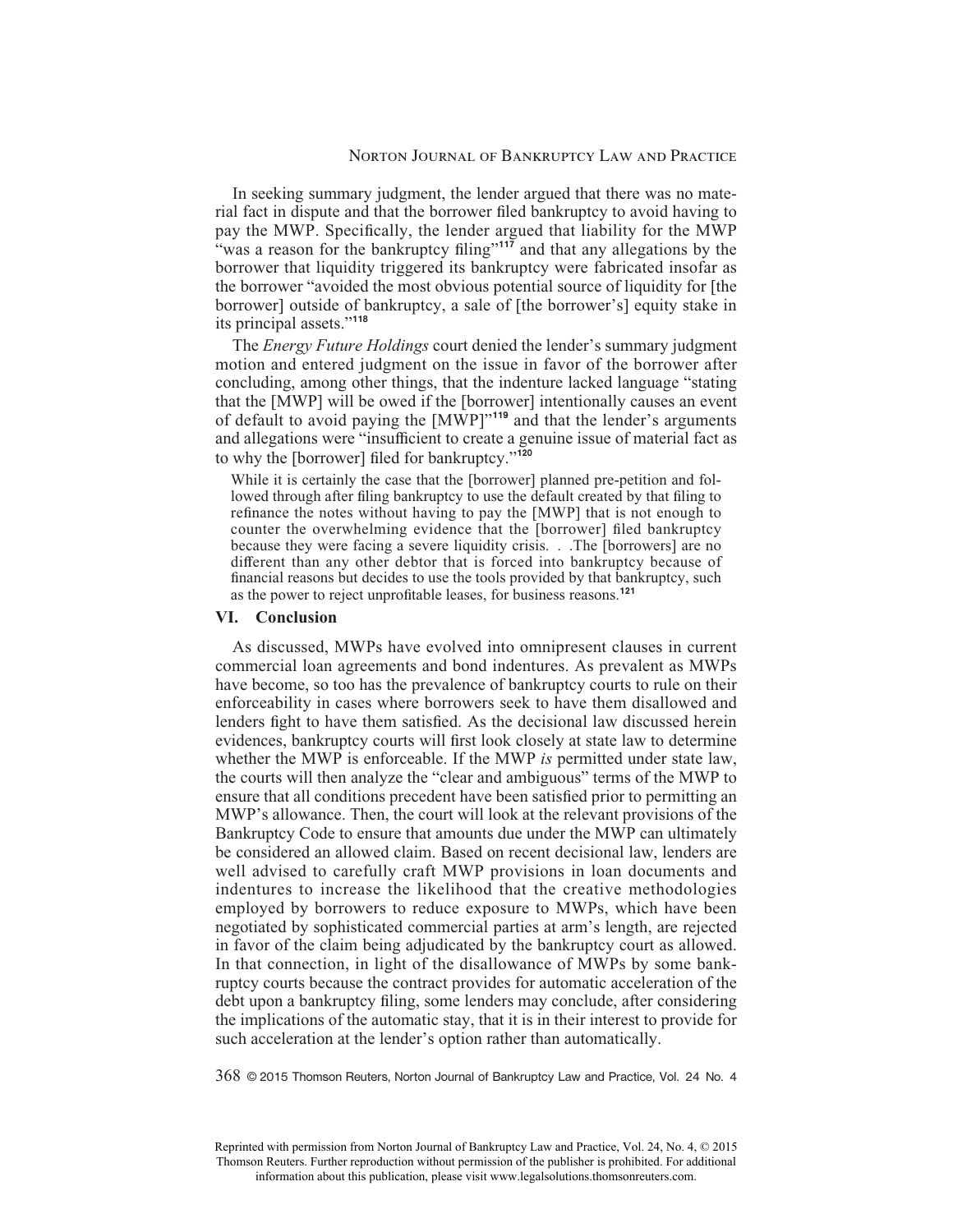#### **NOTES:**

**1** Abbe v. Goodwin, 7 Conn. 377, 1829 WL 36 (1829). See also Scott K. Charles & Emil A. Kleinhaus, Prepayment Clauses in Bankruptcy, 15 Am. Bankr. L. Rev. 537, 541 n. 9  $(2007)$  ("[*Abbe*]has been identified as the first American case to embrace the perfect tender in time rule.") (citing Rebecca C. Dietz, Silence is Not Always Golden: Mortgage Prepayment in the Commercial Loan Context, 22 Univ. of Balt. L. Rev. 297, 307 (1993)).

**2** Abbe, 7 Conn. at 282. Notably, the borrower in the *Abbe* case agreed to pay the lender all interest due under the mortgage note through maturity, notwithstanding the prepayment.

**3** Brown v. Cole, 14 L.J.-Ch. 167 (1845).

**4** Brown, 14 L.J. at 167; see also Frank S. Alexander, Mortgage Prepayment: The Trial of Commonsense, 72 Cornell. L. Rev. 288, 304 (1986–1987) ("There is little evidence to support a rule prohibiting mortgage prepayment until the beginning of the nineteenth century.").

**5** Alexander, supra note 4, at 309.

**6** Alexander, supra note 4, at 291–292; Charles & Kleinhaus, supra note 1, at 540; Michael T. McNelis, Note, Prepayment Penalties and Due-on-Sale Clauses in Commercial Mortgages: What Next?, 20 Ind. L. Rev. 735, 746 (1987); see also Metropolitan Life Ins. Co. v. Strnad, 255 Kan. 657, 663, 876 P.2d 1362 (1994) ("The common-law rule regarding prepayment of a note and mortgage was that absent a specific provision in the written instruments providing for prepayment, there was no right for the debtor to prepay the note and mortgage.").

**7** Charles & Kleinhaus, supra note 1, at 540–41 (citing Arthur v. Burkich, 131 A.D.2d 105, 520 N.Y.S.2d 638, 639 (3d Dep't 1987). See also McNelis, supra note 6.

**8** McNelis, supra note 6.

**9** Alexander, supra note 4, at 310.

**<sup>10</sup>**Alexander, supra note 4, at 311.

**<sup>11</sup>**McNelis, supra note 6 ("The common law rule has been rejected in a variety of modern day contexts."); Charles & Kleinhaus, *supra* note 1, at 544 (noting that the perfect tender in time rule "is no longer inviolate (it has been rejected in several states) and routinely criticized by scholars.").

**<sup>12</sup>**Charles & Kleinhaus, supra note 1, at 540–41.

**<sup>13</sup>**Charles & Kleinhaus, supra note 1, at 540–41 (citing Arthur v. Burkich, 131 A.D.2d 105, 520 N.Y.S.2d 638, 639 (3d Dep't 1987); see also McNelis, supra note 6; Robert K. Baldwin, Prepayment Penalties: A Survey and Suggestion, 40 Vand. L. Rev. 409, 413 (1997).

**<sup>14</sup>**Richard L. Kuersteiner, James O. Johnston, Richard L. Wynne, and Lance Miller, Your Bond Issuer Has Filed for Bankruptcy? A Survey of Tips, Traps, and Opportunities that Await Corporate Bondholders in Chapter 11 Case, 2008 Ann. Surv. Of Bankr. Law. 6, 15 (2009).

**<sup>15</sup>**Charles & Kleinhaus, supra note 1, at 542.

**<sup>16</sup>**Charles & Kleinhaus, supra note 1, at 542.

**<sup>17</sup>**Robert K. Baldwin, Prepayment Penalties: A Survey and Suggestion, 40 Vand. L. Rev. 409, 413 (1997).

**<sup>18</sup>**Kent H. Roberts, Prepayment Penalties in Texas: The Triumph of Logic and the Need for Legislative Reform, 45 Baylor. L. Rev. 585, 587 (Summer, 1993) (emphasis added); *see also* Black's Law Dictionary 1182 ("A penalty under a note, mortgage, or deed of trust, imposed when the loan is paid before its due date. Consideration to terminate a loan at borrower's election before maturity.").

**<sup>19</sup>**Charles & Kleinhaus, supra note 1, at 543–44.

**<sup>20</sup>**U.S. v. Harris, 246 F.3d 566, 573, 2001 FED App. 0096P (6th Cir. 2001); see also Eastern Savings Bank, FSB v. Munson, 50 Conn. Supp. 374, 932 A.2d 1079, 1081, 43 Conn.

 $\odot$  2015 Thomson Reuters, Norton Journal of Bankruptcy Law and Practice, Vol. 24 No. 4  $369$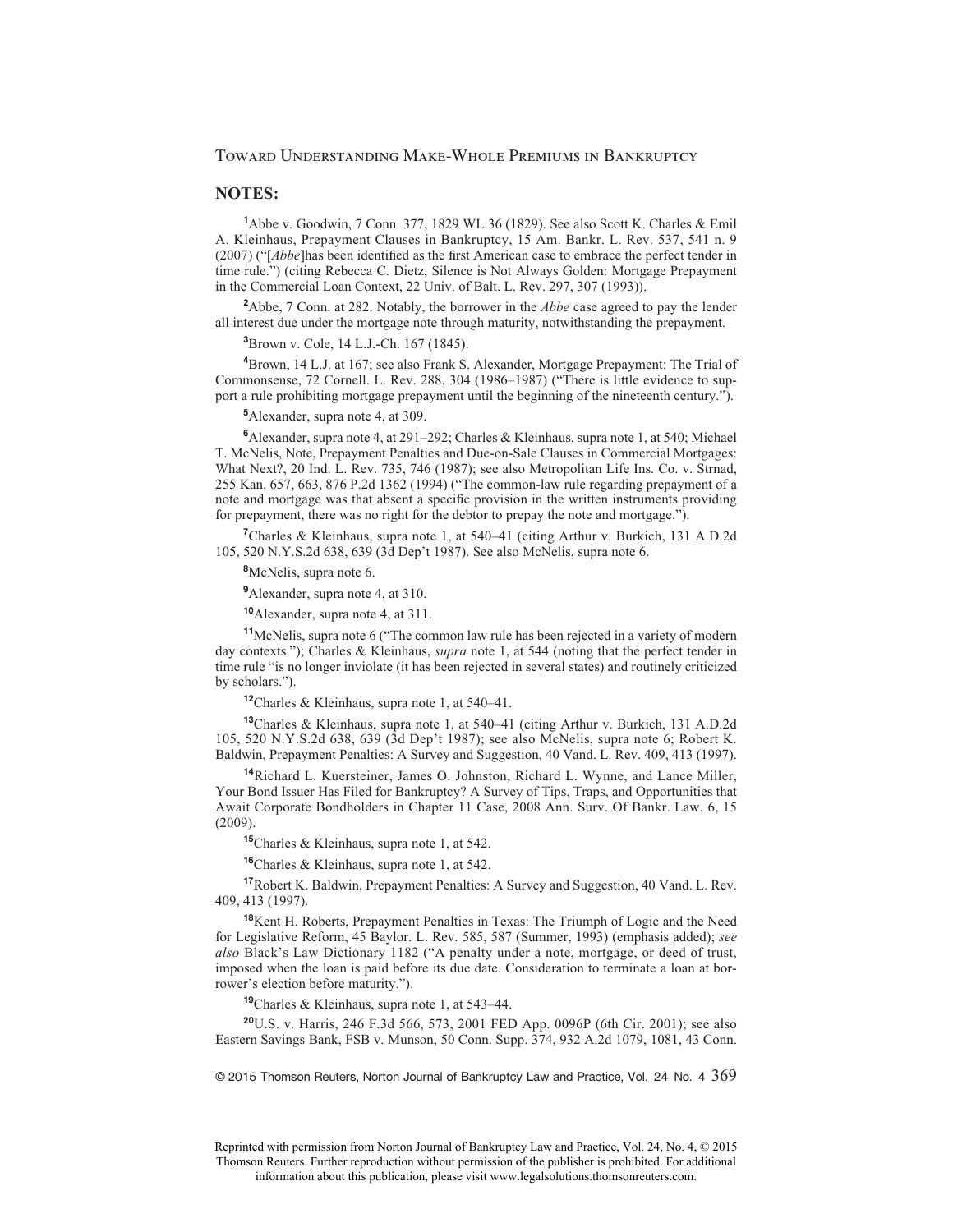L. Rptr. 354 (Super. Ct. 2007); see also Norwest Bank Minnesota v. Blair Road Associates, L.P., 252 F. Supp. 2d 86, 96 (D.N.J. 2003) ("The rationale for enforcing prepayment premiums rests on the recognition that such premiums serve as compensation to the lender for the losses incurred by the lender when it receives prepayment of its loan earlier than originally planned.").

**<sup>21</sup>**Harris, 246 F.3d at 573.

**<sup>22</sup>**Harris, 246 F.3d at 573; see also Eastern Savings Bank, 932 A.2d at 1081; see also Northwest Bank of Minn., 252 F. Supp. 2d at 96 ("The rationale for enforcing prepayment premiums rests on the recognition that such premiums serve as compensation to the lender for the losses incurred by the lender when it receives prepayment of its loan earlier than originally planned.").

**<sup>23</sup>**Charles & Kleinhaus, supra note 1, at 543–44. See also 4 Collier on Bankruptcy (16th ed. 2011), ¶ 502.03[3][d][ii] ([MWPs] are payments provided for in loan agreements to compensate lenders when loans are repaid prematurely.").

**<sup>24</sup>**Charles & Kleinhaus, supra note 1, at 543.

**<sup>25</sup>**Charles & Kleinhaus, supra note 1, at 543.

**<sup>26</sup>**Charles & Kleinhaus, supra note 1, at 544. See also Megan W. Murray, Prepayment Premiums: Contracting for Future Financial Stability in the Commercial Lending Market, 96 Iowa L. Rev. 1037, 1048 (2011) (identifying fixed fee prepayment provisions and sliding scale prepayment provisions as two separate and distinct types of prepayment penalties).

**<sup>27</sup>**Charles & Kleinhaus, supra note 1, at 545.

**<sup>28</sup>**Charles & Kleinhaus, supra note 1, at 544–545.

**<sup>29</sup>**Charles & Kleinhaus, supra note 1, at 544.

**<sup>30</sup>**Charles & Kleinhaus, supra note 1, at 544.

**<sup>31</sup>**Charles & Kleinhaus, supra note 1, at 544.

**<sup>32</sup>**Charles & Kleinhaus, supra note 1, at 544.

**<sup>33</sup>**Charles & Kleinhaus, supra note 1, at 545.

**<sup>34</sup>**Metropolitan Life Ins. Co. v. Strnad, 255 Kan. 657, 670–71, 876 P.2d 1362 (1994); see also Portland Regency, Inc. v. RBS Citizens, N.A., 2015 WL 1279628 (D. Me. 2015) (granting summary judgment in favor of the defendant bank on the enforceability of a MWP after noting that the borrowers did "not claim fraud in the inducement or mutual mistake between them and the bank so as to void the agreements").

**<sup>35</sup>**Strnad, 255 Kan. at 670–71.

**<sup>36</sup>**Strnad, 255 Kan. at 671.

**<sup>37</sup>**In re South Side House, LLC, 451 B.R. 248, 254, 55 Bankr. Ct. Dec. (CRR) 26 (Bankr. E.D. N.Y. 2011), order aff'd, Bankr. L. Rep. (CCH) P 82170, 2012 WL 273119 (E.D. N.Y. 2012).

**<sup>38</sup>**In re AMR Corp., 730 F.3d 88, 98, 58 Bankr. Ct. Dec. (CRR) 122 (2d Cir. 2013), cert. denied, 134 S. Ct. 1888, 188 L. Ed. 2d 913 (2014); see also South Side House, 451 B.R. at 262 ("In interpreting a contract, the court's initial inquiry 'is whether the agreement on its face is reasonably susceptible of more than one interpretation" and "matters extrinsic to the agreement may not be considered when the intent of the parties can be gleaned from the face of the instrument.").

**<sup>39</sup>**Northwestern Mut. Life Ins. Co. v. Uniondale Realty Associates, 11 Misc. 3d 980, 816 N.Y.S.2d 831, 836 (Sup 2006); see also In re MPM Silicones, 2014 WL 4436335 at \*12 (Bankr. S.D.N.Y. Sept. 9, 2014) ("Without a contractual option, under the [Perfect Tender Rule], the borrower/issuer would be precluded from paying the debt early").

**<sup>40</sup>**M. Phillips & T. Homburger, What You See Is Not Always What You Get: The Enforceability of Loan Pre-Payment Penalties, 23 J. Marshall L. Rev. 65, 68 (1989).

370 © 2015 Thomson Reuters, Norton Journal of Bankruptcy Law and Practice, Vol. 24 No. 4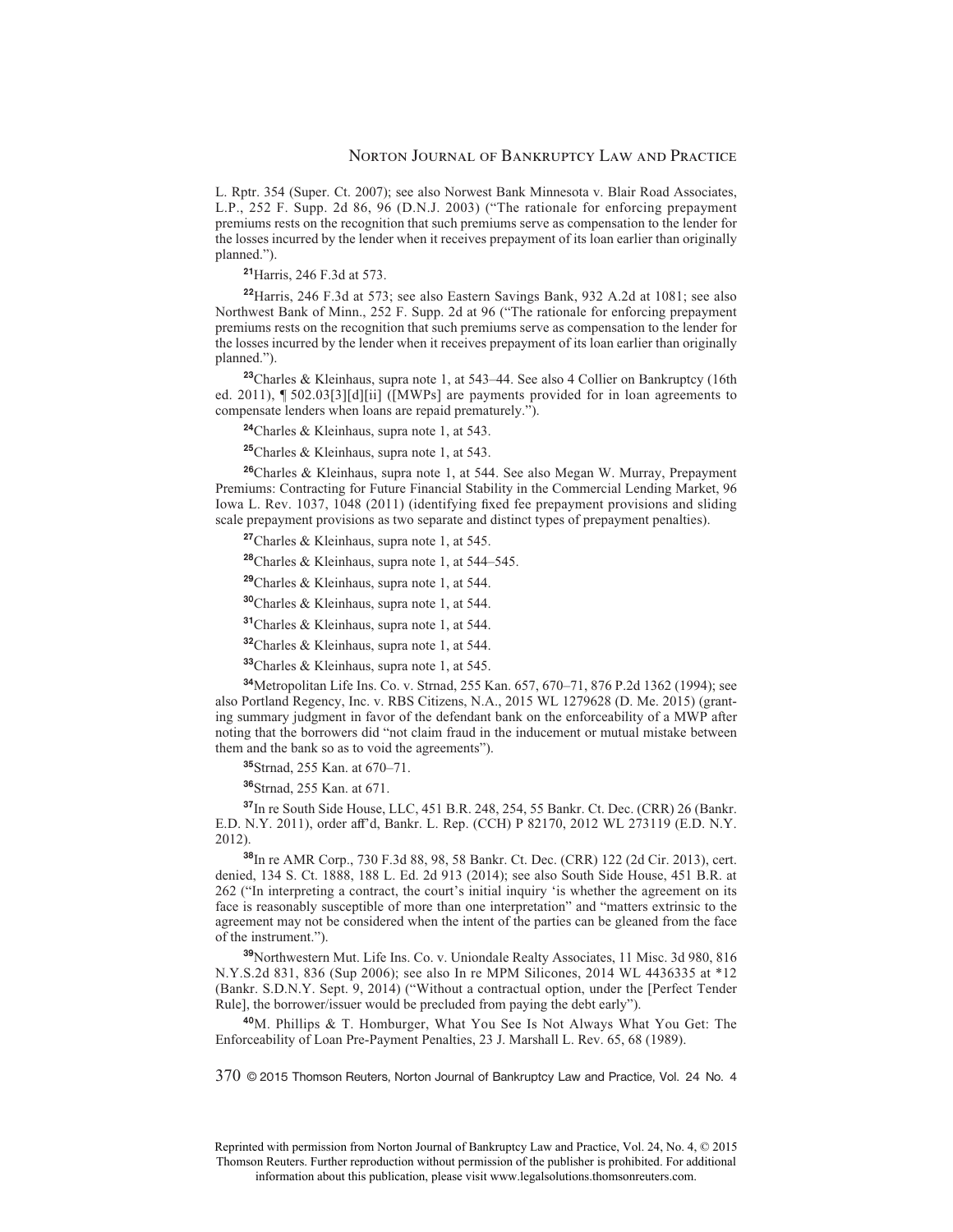**<sup>41</sup>**Murray, supra note 26, at 1051.

**<sup>42</sup>**Phillips & Homburger, supra note 40.

**<sup>43</sup>**Phillips & Homburger, supra note 40.

**<sup>44</sup>**Phillips & Homburger, supra note 40.

**<sup>45</sup>**Phillips & Homburger, supra note 40.

**<sup>46</sup>**Phillips & Homburger, supra note 40.

**<sup>47</sup>**Phillips & Homburger, supra note 40.

**<sup>48</sup>**George A. Nation, III, Prepayment fees in Commercial Promissory Notes: Applicability to Payments Made Because of Acceleration, 72 Tenn. L. Rev. 613, 623 (2005).

**<sup>49</sup>**In Jala Corp. v. Berkeley Sav. & Loan Ass'n of Newark, 104 N.J. Super. 394, 250 A.2d  $150$ ,  $153-55$  (App. Div. 1969) ("Thus, in the instant case we find that the plaintiffs did not voluntarily exercise any 'right' or 'privilege' to prepay the unpaid balance of the mortgage, as was contemplated by the prepayment clause contained in the mortgage. Rather, the mortgagee was prepaid by reason of the fact that the State pursuant to its paramount right of eminent domain took the property for public use.").

**<sup>50</sup>**Chestnut Corp. v. Bankers Bond & Mortg. Co., 395 Pa. 153, 149 A.2d 48, 50, 70 A.L.R.2d 1331 (1959).

**<sup>51</sup>**In re MPM Silicones, 2014 WL 4436335 at \*12 (Bankr. S.D.N.Y. Sept. 9, 2014).

**<sup>52</sup>**In re MPM Silicones, 2014 WL 4436335 at \*13 (Bankr. S.D.N.Y. Sept. 9, 2014) (citing Donnelly v. Lynch, 691 F.2d 1029, 1053 (1st Cir. 1982), judgment rev'd on other grounds, 465 U.S. 668, 104 S. Ct. 1355, 79 L. Ed. 2d 604 (1984).

**<sup>53</sup>**In re MPM Silicones, 2014 WL 4436335 at \*13 (Bankr. S.D.N.Y. Sept. 9, 2014) (citing U.S. Bank Nat. Ass'n v. South Side House, LLC, Bankr. L. Rep. (CCH) P 82170, 2012 WL 273119 at \*5 (E.D. N.Y. 2012).

**<sup>54</sup>**MPM Silicones, 2014 WL 4436225, at \*12.

**<sup>55</sup>**Charles & Kleinhaus, supra note 1, at 546.

**<sup>56</sup>**See River East Plaza, L.L.C. v. Variable Annuity Life Ins. Co., 498 F.3d 718, 722 (7th Cir. 2007) ("When the sole purpose of the [MWP] is to secure performance of the contract, the provision is an unenforceable penalty. . . Penalties, or liquidated damages clauses in general, are distinct from alternative forms of performing the obligations under the contract"); *see also* Portland Regency, Inc. v. RBS Citizens, N.A., 2015 WL 1279628 at \*2 n.6 (D. Me. 2015) ("The borrowers have not argued that either the loan prepayment provisions or the swap breakage fees here are unenforceable penalty clauses.").

**<sup>57</sup>**Murray, supra note 26, at 1058.

**<sup>58</sup>**"Alternate-contract theory" is also referred to as "alternate performance options." See Charles & Kleinhaus, supra note 1, at 567.

**<sup>59</sup>**Murray, supra note 26, at 1058–59. See also Charles & Kleinhaus, supra note 1, at 567 ("Notwithstanding the apparent distinction between (a) prepayment fee clauses that function as alternative performance options and (b) those that function like liquidated damages clauses, bankruptcy courts have generally treated all prepayment fee clauses as liquidated damages clauses.").

**<sup>60</sup>**River East Plaza, L.L.C. v. Variable Annuity Life Ins. Co., 498 F.3d 718, 719 (7th Cir. 2007).

**<sup>61</sup>**River East Plaza, L.L.C. v. Variable Annuity Life Ins. Co., 498 F.3d 718, 719 (7th Cir. 2007).

**<sup>62</sup>**River East Plaza, L.L.C. v. Variable Annuity Life Ins. Co., 498 F.3d 718, 722–23 (7th Cir. 2007).

 $© 2015$  Thomson Reuters, Norton Journal of Bankruptcy Law and Practice, Vol. 24 No. 4  $371$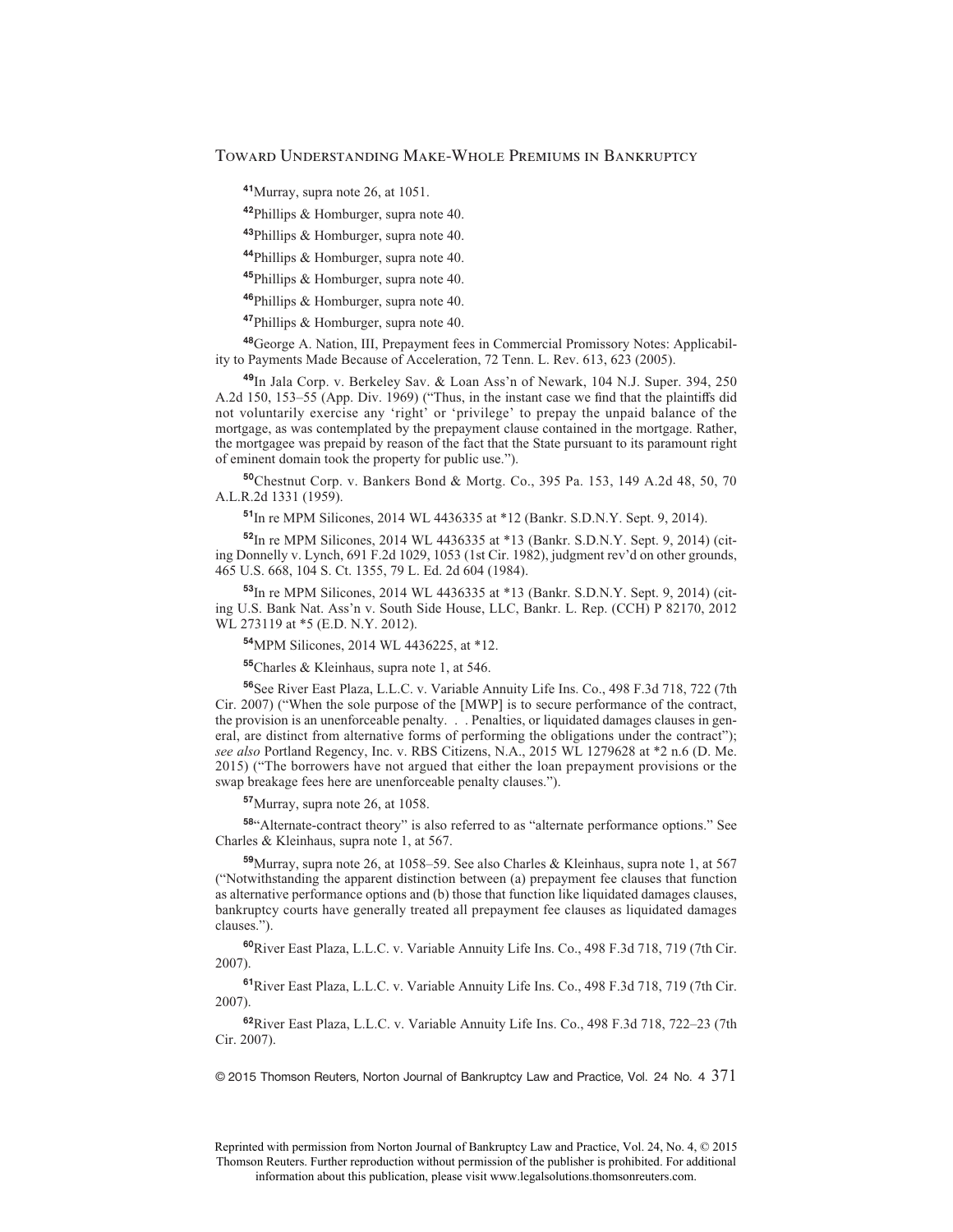**<sup>63</sup>**River East Plaza, L.L.C. v. Variable Annuity Life Ins. Co., 498 F.3d 718, 722–23 (7th Cir. 2007) (applying Restatement (Second) of Contracts § 356).

**<sup>64</sup>**River East Plaza, L.L.C. v. Variable Annuity Life Ins. Co., 498 F.3d 718, 722–23 (7th Cir. 2007).

**<sup>65</sup>**River East Plaza, L.L.C. v. Variable Annuity Life Ins. Co., 498 F.3d 718, 723 (7th Cir. 2007); see also Portland Regency, Inc. v. RBS Citizens, N.A., 2015 WL 1279628 at \*5 (D. Me. 2015) (granting summary judgment as to the enforceability of the MWP); compare Ridge field Surgical Center v. People's United Bank, 46 Conn. L. Rptr. 384, 2008 WL 4307490 at \*5 (Conn. Super. Ct. 2008) (denying lender's motion for summary judgment as to the enforceability of the prepayment premium finding "a genuine issue of material fact exists as to the reasonableness of the prepayment premium in conjunction with the" MWP).

**<sup>66</sup>**Richard F. Hahn, My Chi To, & Shannon Rose Selden, Fifth Circuit Provides a Reminder that Language Providing for a Prepayment Premium Must be Unambiguous, 131 Banking L.J. 443 (May 2014) (noting a "recent flurry of decisions concerning prepayment premiums").

**<sup>67</sup>**11 U.S.C.A. § 101(5).

**<sup>68</sup>**In re Mazzeo, 131 F.3d 295, 302, 32 Collier Bankr. Cas. 2d (MB) 38, Bankr. L. Rep. (CCH) P 77567, 84 A.F.T.R.2d 99-6469 (2d Cir. 1997).

69In re Chateaugay Corp., 53 F.3d 478, 497, 19 Employee Benefits Cas. (BNA) 1169, Bankr. L. Rep. (CCH) P 76459 (2d Cir. 1995).

**<sup>70</sup>**Ogle v. Fidelity & Deposit Co. of Maryland, 586 F.3d 143, 147, 52 Bankr. Ct. Dec. (CRR) 89, 62 Collier Bankr. Cas. 2d (MB) 1247, Bankr. L. Rep. (CCH) P 81617 (2d Cir. 2009).

**<sup>71</sup>**In re South Side House, LLC, 451 B.R. 248, 254, 55 Bankr. Ct. Dec. (CRR) 26 (Bankr. E.D. N.Y. 2011), order aff'd, Bankr. L. Rep. (CCH) P 82170, 2012 WL 273119 (E.D. N.Y. 2012).

**<sup>72</sup>**In re South Side House, LLC, 451 B.R. 248, 254, 55 Bankr. Ct. Dec. (CRR) 26 (Bankr. E.D. N.Y. 2011), order aff'd, Bankr. L. Rep. (CCH) P 82170, 2012 WL 273119 (E.D. N.Y. 2012). (citing and quoting Travelers Cas. and Sur. Co. of America v. Pacific Gas and Elec. Co., 549 U.S. 443, 450, 127 S. Ct. 1199, 167 L. Ed. 2d 178, 47 Bankr. Ct. Dec. (CRR) 265, 57 Collier Bankr. Cas. 2d (MB) 314, Bankr. L. Rep. (CCH) P 80880 (2007)).

**<sup>73</sup>**11 U.S.C.A. § 502(b)(1).

**<sup>74</sup>**4 Collier on Bankruptcy at ¶ 502.03[3][d][ii].

**<sup>75</sup>**11 U.S.C.A. § 502(b)(2).

**<sup>76</sup>**South Side House, 451 B.R. at 261.

**<sup>77</sup>**See Charles & Kleinhaus, supra note 1, at 580 (citing In re Lappin Elec. Co., Inc., 245 B.R. 326, 330, 35 Bankr. Ct. Dec. (CRR) 205 (Bankr. E.D. Wis. 2000); In re Outdoor Sports Headquarters, Inc., 161 B.R. 414, 424, 25 Bankr. Ct. Dec. (CRR) 30, 30 Collier Bankr. Cas. 2d (MB) 710 (Bankr. S.D. Ohio 1993); In re Skyler Ridge, 80 B.R. 500, 508, 16 Bankr. Ct. Dec. (CRR) 1122, Bankr. L. Rep. (CCH) P 72167 (Bankr. C.D. Cal. 1987); In re 360 Inns, Ltd., 76 B.R. 573, 576, 16 Bankr. Ct. Dec. (CRR) 358 (Bankr. N.D. Tex. 1987).

**<sup>78</sup>**Charles & Kleinhaus, supra note 1, at 580.

**<sup>79</sup>**Charles & Kleinhaus, supra note 1, at 580 (citing In re Ridgewood Apartments of DeKalb County, Ltd., 174 B.R. 712, 721 (Bankr. S.D. Ohio 1994).

**<sup>80</sup>**Charles & Kleinhaus, supra note 1, at 581–81 (citing Continental Securities Corp. v. Shenandoah Nursing Home Partnership, 188 B.R. 205, 213–14 (W.D. Va. 1995)).

**<sup>81</sup>**11 U.S.C.A. § 506(b) ("To the extent that an allowed secured claim is secured by property the value of which, after any recovery under  $[Section 506(c)]$ , is greater than the amount

372 © 2015 Thomson Reuters, Norton Journal of Bankruptcy Law and Practice, Vol. 24 No. 4

Reprinted with permission from Norton Journal of Bankruptcy Law and Practice, Vol. 24, No. 4, © 2015 Thomson Reuters. Further reproduction without permission of the publisher is prohibited. For additional information about this publication, please visit www.legalsolutions.thomsonreuters.com.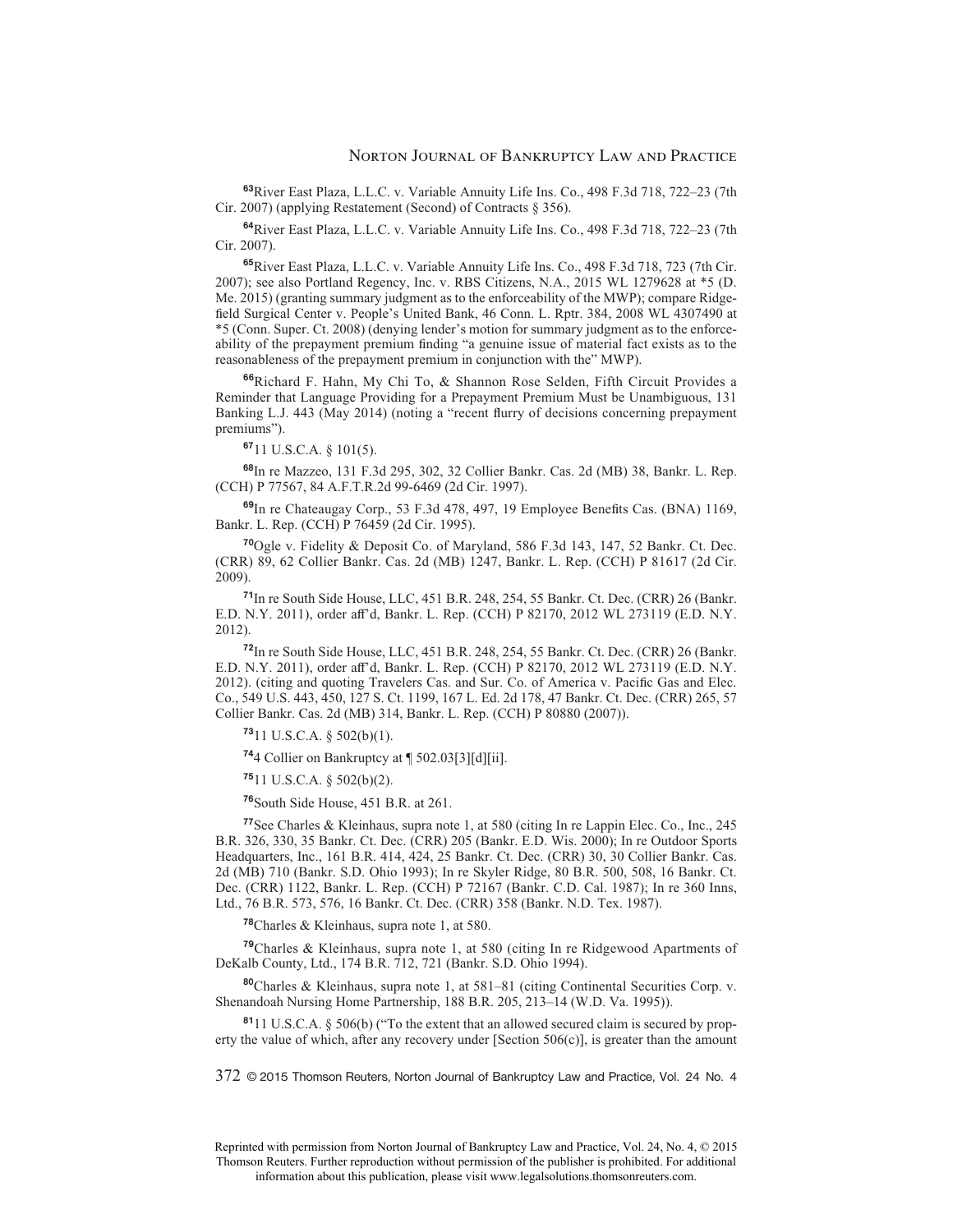of such claim, there shall be allowed to the holder of such claim, interest on such claim, and any reasonable fees, costs, or charges provided for under the agreement or State statute under which such claim arose.").

**<sup>82</sup>**4 Collier on Bankruptcy at ¶ 502.03[3][d][ii].

**<sup>83</sup>**Hahn, To, & Selden, supra note 66, at 443.

**<sup>84</sup>**In re Denver Merchandise Mart, Inc., 740 F.3d 1052, 58 Bankr. Ct. Dec. (CRR) 274 (5th Cir. 2014).

**<sup>85</sup>**In re Denver Merchandise Mart, Inc., 740 F.3d 1052, 1054, 58 Bankr. Ct. Dec. (CRR) 274 (5th Cir. 2014).

**<sup>86</sup>**In re Denver Merchandise Mart, Inc., 740 F.3d 1052, 1054, 58 Bankr. Ct. Dec. (CRR) 274 (5th Cir. 2014).

**<sup>87</sup>**See supra Section IV for further discussion regarding the enforceability of MWPs under state law.

**<sup>88</sup>**Denver Merchandise Mart, 740 F.3d at 1056.

**<sup>89</sup>**Denver Merchandise Mart, 740 F.3d at 1056.

**<sup>90</sup>**The Fifth Circuit bypassed a section 506(b) analysis by adopting the reasoning in Planned Pethood Plus, Inc. v. KeyCorp, Inc., 228 P.3d 262, 264 (Colo. App. 2010), wherein an MWP was tantamount to the price the borrower was required to prepay the loan prior to maturity, and not a "fee or cost" that the lender may have been entitled to if it was oversecured.

**<sup>91</sup>**Denver Merchandise Mart, 740 F.3d at 1057.

**<sup>92</sup>**Denver Merchandise Mart, 740 F.3d at 1054.

**<sup>93</sup>**Denver Merchandise Mart, 740 F.3d at 1057–58.

**<sup>94</sup>**Denver Merchandise Mart, 740 F.3d at 1059.

**<sup>95</sup>**In re AMR Corp., 730 F.3d 88, 58 Bankr. Ct. Dec. (CRR) 122 (2d Cir. 2013), cert. denied, 134 S. Ct. 1888, 188 L. Ed. 2d 913 (2014); see also In re United Merchants and Mfrs., Inc., 674 F.2d 134, 141–142, 6 Collier Bankr. Cas. 2d (MB) 321, Bankr. L. Rep. (CCH) P 69005 (2d Cir. 1982) (concluding in a case decided under the Bankruptcy Act that a liquidated damages clause, which was triggered by the borrower's filing for bankruptcy, was enforceable under New York law).

**<sup>96</sup>**AMR Corp., 730 F.3d at 95–97.

**<sup>97</sup>**AMR Corp., 730 F.3d at 95–96.

**<sup>98</sup>**AMR Corp., 730 F.3d at 95–96. Relying on sections 365(e)(1), 541(c)(1)(B) and 363(l) of the Bankruptcy Code, the lender also argued that an automatic acceleration of the debt was an unenforceable *ipso facto* clause. The *AMR Corp.* court rejected the lender's arguments noting that the *ipso facto* clause provisions contained in section  $365(e)(1)$  of the Bankruptcy Code only pertained to executory contracts, and the indentures were not executory. AMR Corp., 730 F.3d at 106. The Court also rejected the lender's reliance on sections 541(c)(1)(B) and 363(l) noting those provisions were equally inapposite. AMR Corp., 730 F.3d at 106.

**<sup>99</sup>**AMR Corp., 730 F.3d at 98.

**<sup>100</sup>**AMR Corp., 730 F.3d at 98.

**<sup>101</sup>**AMR Corp., 730 F.3d at 99–100; see also Matter of LHD Realty Corp., 726 F.2d 327, 330–31 (7th Cir. 1984) ("[A]cceleration, by definition, advances the maturity date of the debt so that payment thereafter is not prepayment but instead is payment made after maturity." (citation omitted)).

**<sup>102</sup>**AMR Corp., 730 F.3d at 103.

**<sup>103</sup>**In re MPM Silicones, LLC, 531 B.R. 321 (S.D. N.Y. 2015)).

© 2015 Thomson Reuters, Norton Journal of Bankruptcy Law and Practice, Vol. 24 No. 4 373